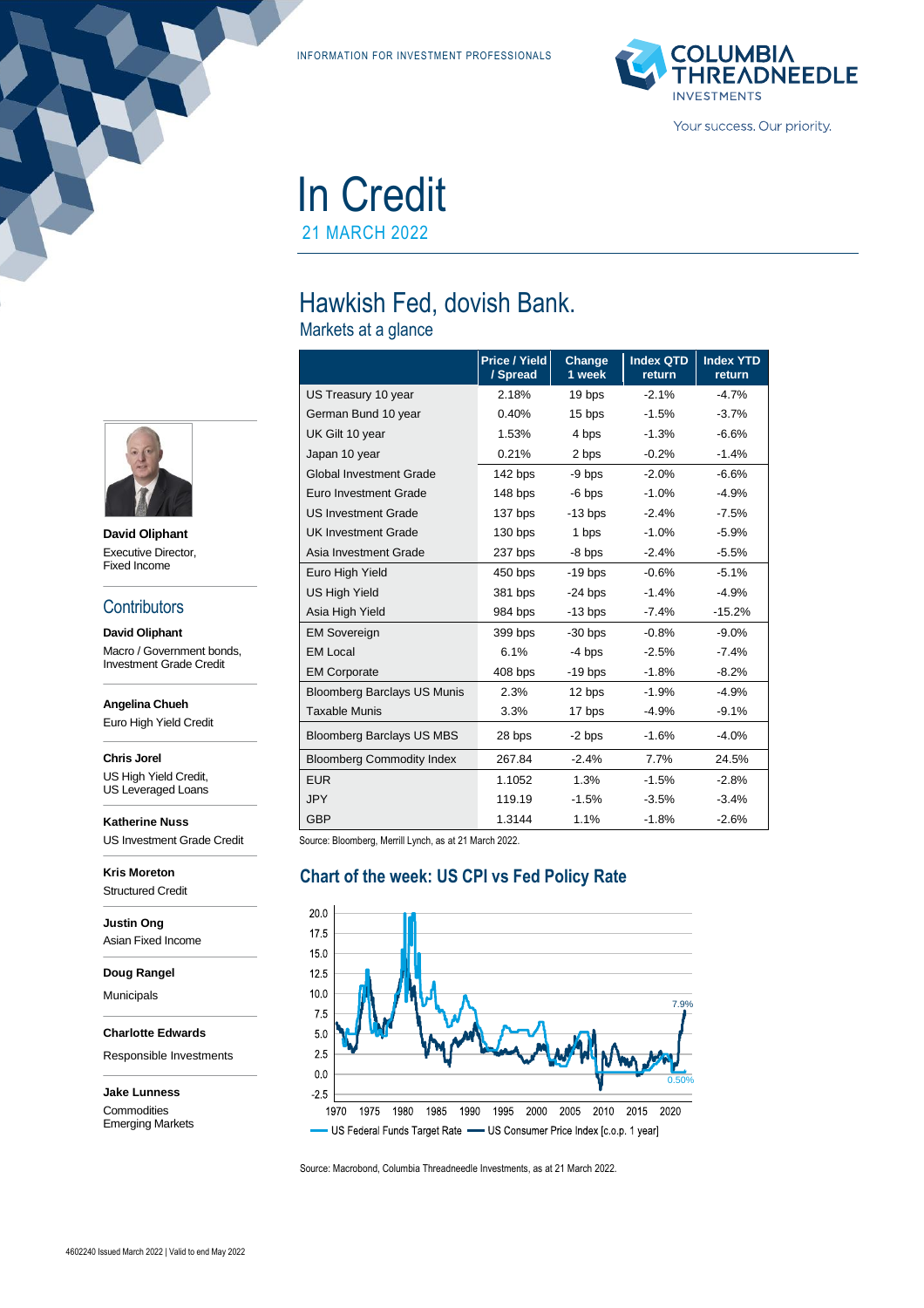#### Macro / government bonds

Last week, the US Federal Reserve embarked on the road to normalising monetary policy conditions. As widely expected, interest rates were moved higher by 25bps in the first tightening since 2018. Members of the Federal Reserve Open Market committee also estimate that there will be a further six interest rate rises in the present year and more in later years taking the funds rate to 2.75% at its peak by 2023. In terms of economic and inflation projections, the Fed foresees growth as a little lower than it thought last December but inflation higher and coming in around 4% by the end of this year before gradually declining towards 2.3% by the end of 2024 (still a little above target though). As mentioned, much of this was already expected and discounted in bond prices. Hence, the reaction was a little muted, especially after the recent sell off in core bond markets. In testimony, Fed Chair Powell noted that the risk of recession in the US was not particularly elevated, and the economy is very strong at present.

The Bank of England followed its US cousin with a 25bps increase in the base rate (and the third in its own tightening cycle) to 0.75%. This brings policy rates back to pre-Covid levels. Market pricing is for UK rates to peak at around 2.3% over the course of the next couple of years and to reach 2% by the end of 2022. As in other jurisdictions, consumers face significant hurdles to spending in the coming months. Fuel bills have rocketed, food prices are rising while tax bills will follow suit at a time when interest bills are also increasing. These factors have led the Bank to indicate that it is likely future tightening will be more modest in speed and extent to that of the US. This news was received well by the gilt market and helped steepen the UK yield curve.

#### Investment grade credit

Risk market sentiment improved materially towards the end of the week. There were a couple of exogenous reasons for the improvement. Firstly, there are signs of progress in talks between Russia and Ukraine. A suggestion that Russia might permit Ukraine to retain an army if it promised neutrality gathered attention and recognition from both sides. Secondly, comments in China that the government was focused on policies to support markets allayed fears of financial collapse and the contagion that might spread to all markets.

As a result, global spreads which have widened from around 100bps at year end to 153bps by mid-March tightened to end the week at 142bps. For context spreads are close to the long-term average.

### High yield credit & leveraged loans

US high yield valuations were sharply tighter over the week as the Fed delivered some clarity arounds its policy path forward. Having cleared the much anticipated Fed lift-off, policy is now "likely" as hawkish as it gets with the median participant expecting seven hikes through year-end and policy rates in restrictive territory by next year. The ICE BofA US HY CP Constrained Index returned 0.51% and spreads were 25bps tighter. Meanwhile, the high yield primary market remains subdued, with two deals totalling \$800m priced over this week and only nine deals totaling \$4.2bn pricing over the last four weeks, the lightest pace of activity since the onset of the pandemic in March 2020. According to Lipper, outflows continued with a \$1.6bn withdrawal from retail funds over the week, leaving YTD outflows at nearly \$24bn.

Leveraged loan prices recouped more than a third of the previous two weeks' setback as investors responded favourably to the Fed's much anticipated lift-off on Wednesday. Specifically, the average price of the J.P. Morgan Leveraged Loan Index increased +\$0.63, recovering more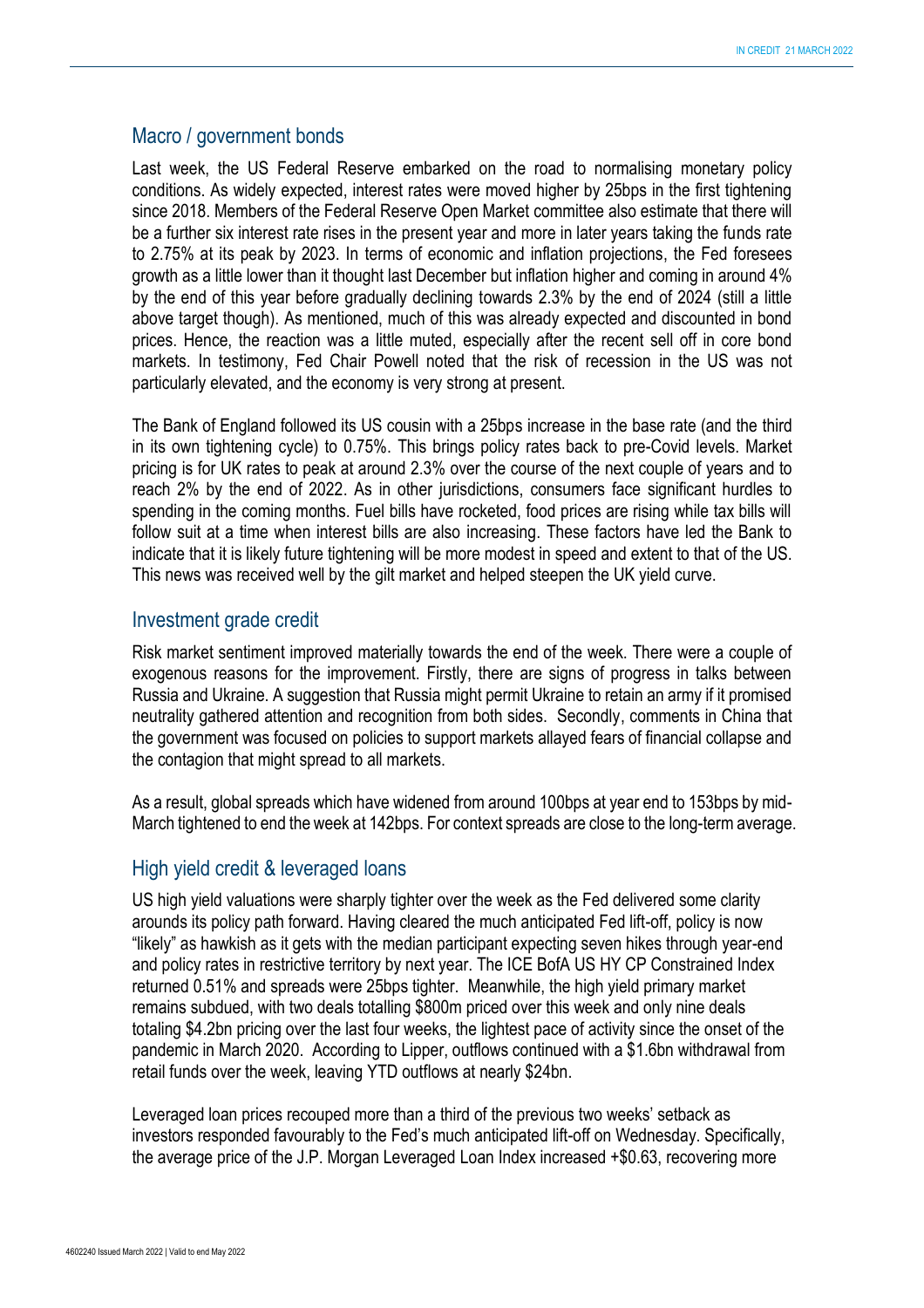than one-third of the -\$1.75 decline over the previous nine sessions. Loans experienced their first weekly retail fund outflow since December with a \$518m withdrawal. YTD inflows total \$16bn for the asset class.

European High Yield (EHY) had its first week of positive performance since early January 2022, as the spread tightening of the previous week continued. EHY spreads, now in the mid 400bps, are 45bps lower from the high of early March. CCCs outperformed the higher rated credits. Liquidity remains thin, amplifying some of the market moves. The market has moved from, at times, a challenging environment to sell, to a challenging environment to buy as short covering trading, especially for very beaten-up names, means it can take some time to get buy orders executed. Outflows continued for the asset class, with €653m exiting both via ETFs and managed accounts. The primary market is still shut due to the market liquidity. Talk of shelving / delaying fund raising deals is starting to hit the market, putting a hold on potential new issues.

In credit rating news, Moody's downgraded Eircom, an Irish telecom, to B2 (stable) from B1 on the back of the partial network sale to Infravia on concerns over structural subordination. There was also an update on Pro-Gest, the Italian paper products manufacturer, who we reported last week as having to shut down some paper mills due to high energy costs. A few days after the news, the company announced that it had restarted operations, but changed the output product. Its bonds rose on the news but only partially recovered some of the earlier sell off.

On the M&A front, Solvay, the Belgium chemicals company, reported it is in discussions to break up the company into two: one focused on commodity chemicals and the other on specialty chemicals.

#### Structured credit

The US Agency MBS market had another tough week, down 54bps in total return. Performance was fairly stable post the FOMC meeting; however, OAS across many coupons was wider as rates sold off. The trend in spreads is wider yet as the market looks for more information from the Fed as to the timing and pace of its balance sheet unwind. On the technical front, we are starting to see international investors stepping up their net purchases, which is a positive. CMBS continues to be under pressure. While outperforming corporates, spreads are wider across the stack and new supply has been significantly higher. Macro risk has been weighing on investor appetite as the sector's beta is similar to high yield. In CLOs, we had the biggest AAA BWIC in history last week at over \$900m, which the market had no issue taking down. That said, spreads ended the week slightly wider overall. The average discount margin over Libor sits at 138bps and the average price is just south of \$99.

### Asian credit

The State Council of China provided assurances of market stability and support during a meeting of the Financial Stability and Development Committee. Monetary policy will remain proactive, which suggests further easing over the coming months. Additionally, the State Council reiterated that China will continue to support overseas share listings and maintain good dialogue with the US SEC over ADRs. This came on the back of the SEC's announcement about a provisional list of five Chinese companies that could face delisting under the Holding Foreign Companies Accountable Act (HFCAA). On a related note, the China Securities Regulatory Commission communicated its expectation that both US and China will be able to jointly work out co-operation arrangements that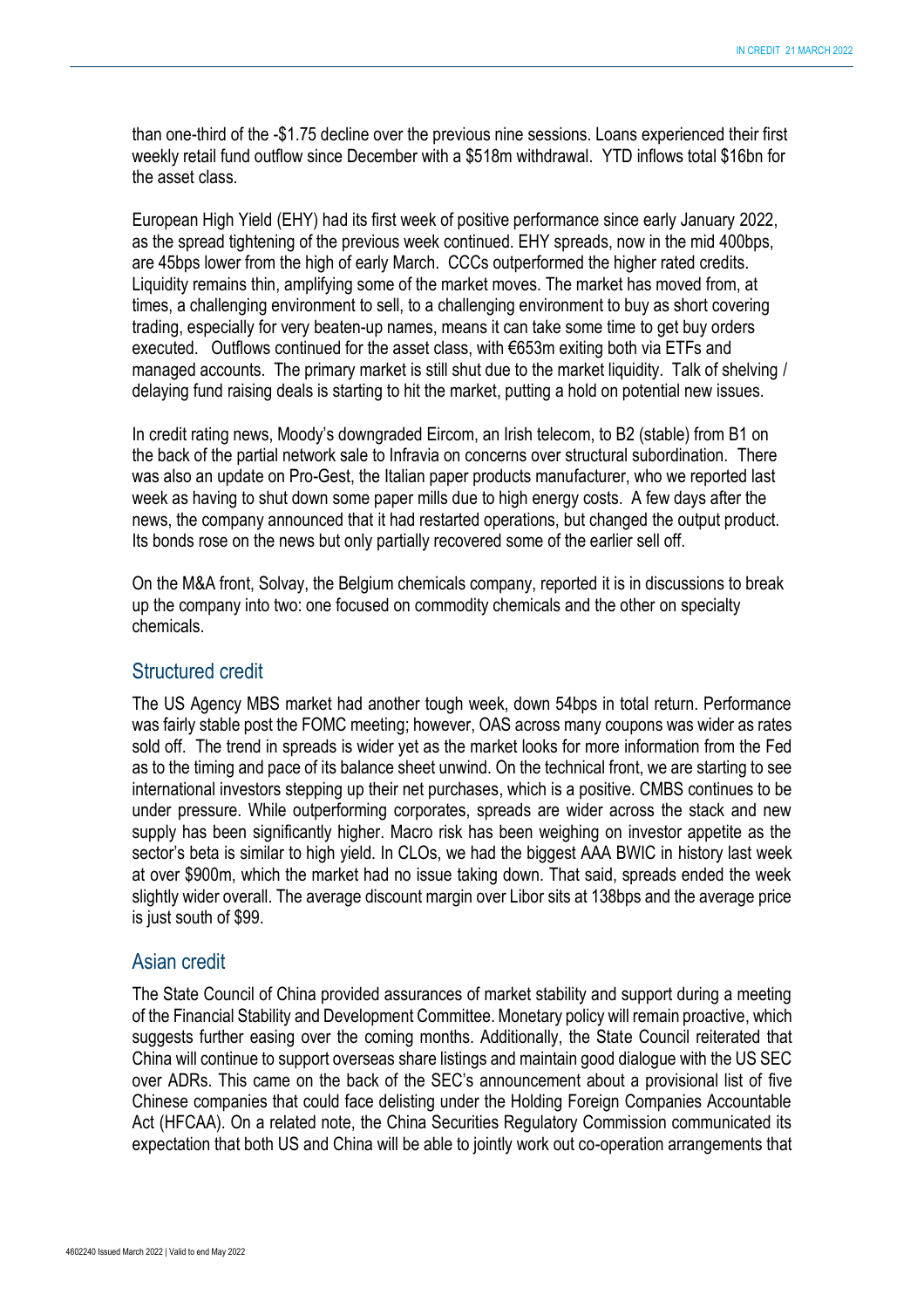comply with the legal and regulatory requirements of both countries to promote the stability of the capital markets.

The State Council also said that the rectification of the big internet platform companies will be completed as soon as possible through transparent and predicable regulation. On the property sector, the State Council highlighted the importance of effective risk prevention and mitigating measures to support the transformation to a new development model.

In India, the Andhra Pradesh High Court issued an order that the state discom (electricity distribution company) must honour the terms of the power purchase agreements (PPAs) with the renewable energy companies. The High Court also ruled that the fixed tariffs of the PPAs are not negotiable without the consent of both parties. This is a credit positive development that can lower the receivables days for the renewable energy companies, especially Greenko and ReNew Power.

### Emerging markets

Russia has paid \$117m in coupon payments on US dollar denominated 2023 and 2043 maturity Eurobonds. The move signals both the ability and willingness of Russia to honour its hard currency debts and comes after the Russian central bank announced a temporary ban on coupon payment to foreign owners of ruble-denominated bonds.

China is considering extending a \$1.5bn credit facility and a \$1bn loan to Sri Lanka, which is currently in the midst of a financial crisis. Sri Lanka has suffered from declining tourism revenue, low foreign exchange reserves and is struggling to import basic goods. Millions of exams have been cancelled for students due to a shortage of printing paper. The crisis has only been exacerbated by the Russia / Ukraine crisis given Sri Lanka imports 45% of their wheat from Russia and Ukraine. Both countries are also key export markets for Sri Lankan black tea.

In Peru, the top constitutional court ruled former president Fujimori can be freed from prison following being sentenced for human rights violations in 2017. S&P downgraded Peru to BBB from BBB+ referencing both the presidential deadlock and the potential impeachment as undermining efforts for a more robust growth outlook.

Egypt hiked rates for first time since 2017 by 100bps to 10.25%. Egypt is experiencing soaring commodity and energy prices; Russian and Ukrainian wheat accounts for 70% of Egyptian wheat imports. Egypt is in talks with the IMF on possible support measures that could include a loan.

Elsewhere in central bank news, Brazil hiked rates by 100bps and Taiwan hiked by 25bps.

### **Commodities**

Nickel was down 23% on the week following the 65% rally in the previous week. LME trading for nickel restarted on Wednesday and traded limit down (the maximum the LME will allow prices to fall) every day. As of Monday morning, Nickel is down by the 15% limit.

Brent traded down 3.4% last week but has rallied above \$111 this morning on the news that the EU is considering joining the US on the Russian oil embargo. There was also another attack on a Saudi Aramco energy terminal by the Houthi militants, who are allegedly backed by Iran.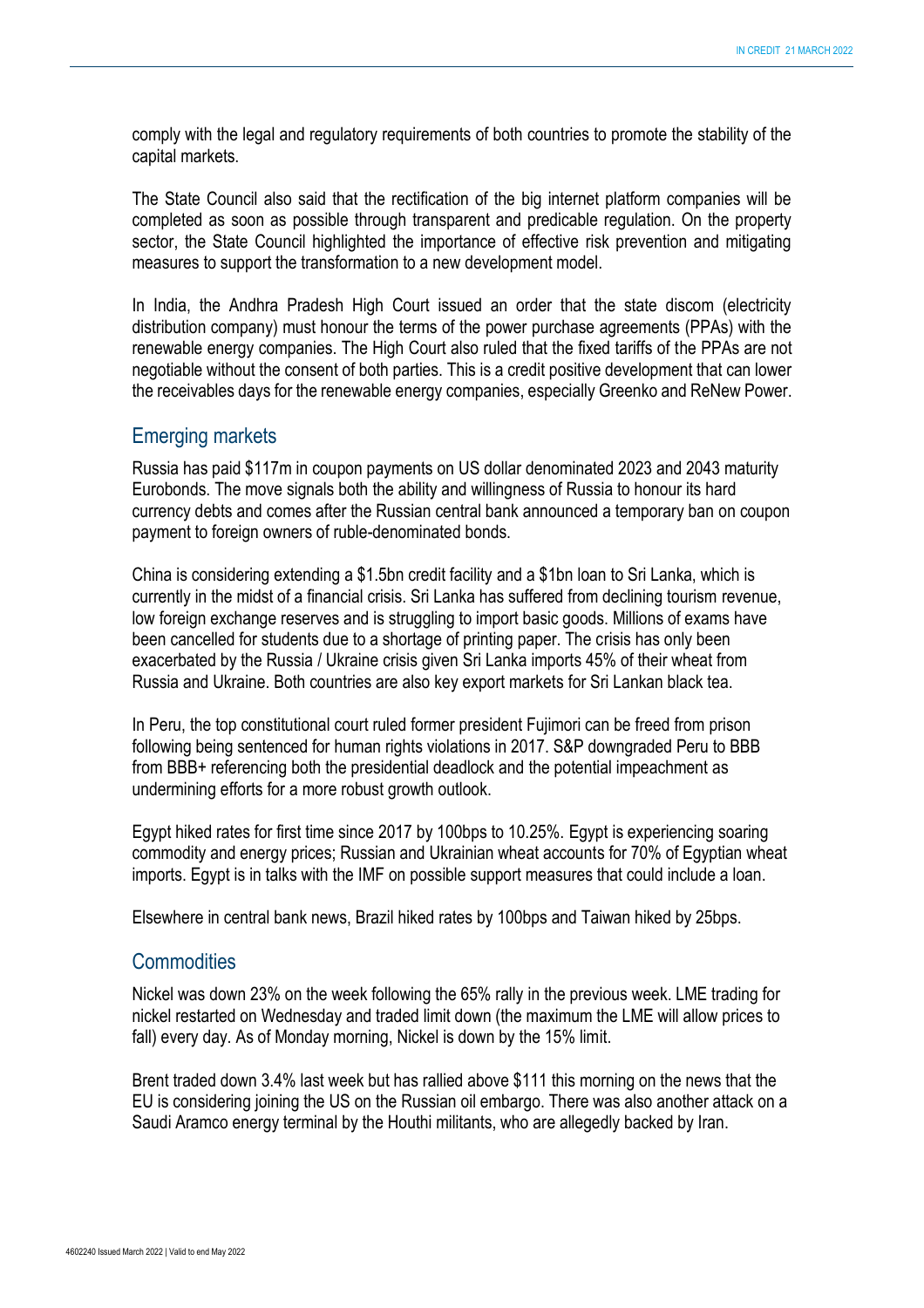#### Responsible investments

Following Russian aggression in Ukraine the EU has recently announced plans to reduce reliance on Russian gas, which currently accounts for 40% of EU supply. The initiative REPowerEU aims to reduce reliance on Russian gas completely by 2030 and by two-thirds by the end of this year. A key focus of REPowerEU will be increasing imports of liquefied natural gas and accelerating the development of renewable sources, by simplifying and shortening permitting procedures. A shortterm option could utilise coal power, which is currently the cheaper option in Germany. However, according to the IEA, running existing coal plants at full capacity and postponing retirements could increase EU greenhouse gas emissions by 8%.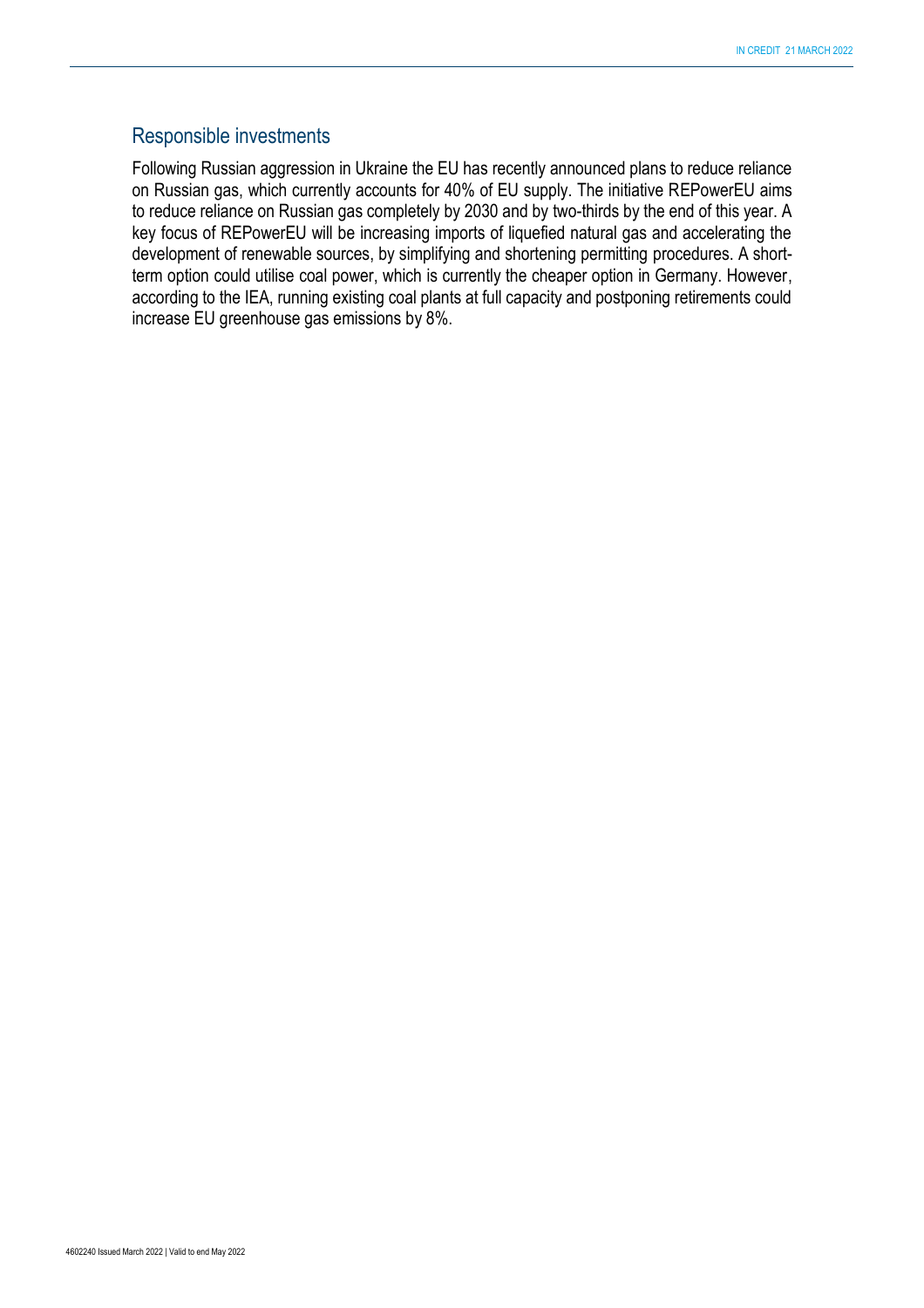# Summary of fixed income asset allocation views

## **Fixed Income Asset Allocation Views**

21st March 2022



| <b>Strategy and positioning</b><br><b>Views</b><br>(relative to risk free rate)  |                                                                                                                                                      |                                                                                                                                                                                                                                                                                                                                                                                                                                                                                                                                                                                                                                                                                                                                             | <b>INVESIMENIS</b><br><b>Risks to our views</b>                                                                                                                                                                                                                                                                                                                                                                                                     |
|----------------------------------------------------------------------------------|------------------------------------------------------------------------------------------------------------------------------------------------------|---------------------------------------------------------------------------------------------------------------------------------------------------------------------------------------------------------------------------------------------------------------------------------------------------------------------------------------------------------------------------------------------------------------------------------------------------------------------------------------------------------------------------------------------------------------------------------------------------------------------------------------------------------------------------------------------------------------------------------------------|-----------------------------------------------------------------------------------------------------------------------------------------------------------------------------------------------------------------------------------------------------------------------------------------------------------------------------------------------------------------------------------------------------------------------------------------------------|
| <b>Overall Fixed</b><br><b>Income</b><br><b>Spread Risk</b>                      | Under-<br>weight $-2$ $-1$ $0$ $+1$ $+2$ weight                                                                                                      | $\blacksquare$ Credit spreads have widened during recent volatility, which has $\blacksquare$<br>been paired with neutral to worsening technicals and stable<br>fundamentals in most sectors. This has created more pockets<br>of opportunity, along with the deleveraging & upgrade stories.<br>We are past the peak of economic growth, with first hike<br>٠<br>announced at the March FOMC meeting and expectations for<br>many more. Pullback in forecasted liquidity created opportunity<br>for market volatility.<br>Uncertainty remains elevated due to fears surrounding pace of<br>central bank hiking, inflation, recession probabilities, and the<br>Russian invasion of Ukraine.                                                | Upside risks: lowered volatility once<br>expansionary environment is established as<br>the new normal<br>Downside risks: more spillover from Russian<br>invasion, sanctions difficult to remove post-<br>conflict. More Covid variants emerge. Supply<br>chain disruptions and inflation persist to H2<br>2022. Simultaneous low unemployment, hiking<br>and slowing growth could cause a recession.<br>Persisting commodity shocks                 |
| <b>Duration</b><br>$(10-year)$<br>$('P' = Periphery)$                            | Short $\frac{4}{1}$ $\frac{8}{1}$ $\frac{1}{10}$ $\frac{1}{11}$ $\frac{1}{12}$ Long<br>€                                                             | ٠<br>Carry offered by front end yields now attractive<br>Longer yields continue to be capped by long-run structural<br>٠<br>downtrends in real yields<br>Inflation likely to normalize over medium term<br>Hiking cycles to be shortened by easing inflation and<br>٠<br>moderating demand                                                                                                                                                                                                                                                                                                                                                                                                                                                  | Inflationary dynamics become structurally<br>persistent<br>• Labour supply shortage persists; wage<br>pressure becomes broad and sustained<br>Fiscal expansion requires wider term premium<br>• Long run trend in safe asset demand reverses                                                                                                                                                                                                        |
| Currency<br>$(E' = European$<br>Economic Area)                                   | EM<br>Short $\frac{48}{-2}$ $\frac{48}{-1}$ $\frac{6}{-1}$ $\frac{6}{-1}$ $\frac{6}{-1}$ $\frac{6}{-1}$ $\frac{6}{-1}$ $\frac{6}{-1}$ $\frac{6}{-1}$ | The invasion of Ukraine will hit global growth, hinder risk<br>markets and lend a bid to the Dollar<br>The associated impact of higher inflation on central banks is<br>uncertain, but is more likely to see a dovish repricing of the<br>ECB than the Fed, we turn neutral on the Euro                                                                                                                                                                                                                                                                                                                                                                                                                                                     | The ECB becomes concerned around<br>potential second round effects and presses on<br>with policy normalisation                                                                                                                                                                                                                                                                                                                                      |
| Emerging<br><b>Markets Local</b><br>(rates (R) and<br>currency (C))              | Under- $R$<br>weight -2 $1 - 1 - 1 - 1 + 1 + 2$ weight<br>с                                                                                          | Russia/Ukraine conflict cautions against aggressive positioning<br>Aggressive Fed pricing may now open the door to selective<br><b>EMFX</b> performance<br>EM real interest rates relatively attractive, curves steep in<br>places                                                                                                                                                                                                                                                                                                                                                                                                                                                                                                          | Negative sentiment shock to EM fund flows<br>• Central banks tighten aggressively to counter<br>fx weakness<br>■ EM inflation resurgence<br>• EM funding crises drive curves higher and<br>steeper<br>Tightening global financing conditions                                                                                                                                                                                                        |
| Emerging<br><b>Markets</b><br>Sovereign<br><b>Credit (USD</b><br>denominated)    | Under- $\frac{1}{\sqrt{2} \cdot 1 \cdot 1}$ Over-<br>weight -2 -1 0 +1 +2 weight                                                                     | Valuations are getting more attractive, although for reason<br>Russian invasion is primary story, as pressure from commodity<br>price shocks, retail fund outflows, spread widening spillover<br>and general uncertainty is felt across EM.<br>Market-wide shock has created opportunities as some widening<br>cannot be justified by fundamentals (esp. energy)<br>DM tightening financial conditions will unevenly impact EM<br>credit and EMFX as many countries have already responded to<br>inflation through hikes                                                                                                                                                                                                                    | Continued spillover from Russian invasion:<br>local inflation (esp. food & commodity),<br>slowing growth<br>A replay of 2013 occurs with a taper tantrum or<br>swift appreciation of the USD<br>Persisting COVID growth scars hurt<br>economies & fiscal deficits<br>Weakening technicals with large fund outflows<br>$\mathbf{r}$<br>and slower supply                                                                                             |
| Investment<br><b>Grade Credit</b>                                                | Under-<br>weight $\frac{1}{2}$ , $\frac{1}{2}$ , $\frac{1}{2}$ , $\frac{1}{2}$ , $\frac{1}{2}$ , $\frac{1}{2}$ weight                                | US and EMEA spreads have crept significantly wider, creating<br>buying opportunities for favored sectors<br>Robust new issue supply is seeing large concessions, despite<br>absence of credit quality concems<br>IG has been historically resilient in the face of inflation, which<br>has been broadly supported by earnings.<br>Good fundamentals with strong balance sheet management,<br>M&A and deleveraging from capital management & sales<br>growth                                                                                                                                                                                                                                                                                 | linvestors return to government bonds from IG<br>٠<br>as their risk/retum preference for safe assets is<br>changing in new environment<br>Russian Invasion worsens operating<br>environment globally<br>M&A and shareholder enhancing activities<br>pick up, but most are leverage neutral.                                                                                                                                                         |
| <b>High Yield</b><br><b>Bonds and</b><br><b>Bank Loans</b>                       | Under-<br>weight $-2$ $-1$ $0$ $+1$ $+2$ weight                                                                                                      | Spreads have widened relative to 2021, creating buying<br>٠<br>opportunities for high conviction/quality and rising star trades.<br>Expect volatility to continue.<br>Risks for EMEA HY are heightened because of proximity to and<br>economic impact of Russian invasion<br>Bank loans are still attractive despite recent market softening<br>as we expect tailwinds will pick back up: positive retail fund<br>flows, strong issue calendar, demand from CLO formation.<br>• Defaults are set to continue near historic lows                                                                                                                                                                                                             | Waves of ratings upgrade continue into this<br>year.<br>Russian invasion significantly rattles US bond<br>loan/market as already seen in EMEA from<br>commodities.                                                                                                                                                                                                                                                                                  |
| <b>Agency MBS</b>                                                                | Under- $\sqrt{\frac{1}{2} - 1}$<br>Over-<br>$0 + 1 + 2$ weight                                                                                       | The risk/reward mix in MBS Basis approaching fair value.<br>٠<br>Specified Pools and CMOs have cheapened into market sell-<br>ш<br>off with fair fundamentals: buy opportunities.<br>Valuations have widened since November, recently stabilizing<br>in wider range like 2018-2019 levels. Elevated 2022 supply<br>projections remain a headwind.                                                                                                                                                                                                                                                                                                                                                                                           | Housing activity slows and rising rates move<br>prepays to normal levels without hurting<br>mortgage servicing rates.<br>Uncertainty with the Fed hiking schedule and<br>long-term position within the Fed balance<br>sheet                                                                                                                                                                                                                         |
| <b>Structured</b><br><b>Credit</b><br><b>Non-Agency</b><br><b>MBS &amp; CMBS</b> | Under- $\frac{1}{2}$ -1 0                                                                                                                            | Our preference remains for Non-Agency RMBS and CLOs as<br>spread widen and liquidity worsens<br>RMBS: Housing continues to perform well but expect<br>ш<br>normalization coming from heavy supply and extension<br>concerns. Selectively adding to positions at wider spreads.<br>CMBS: Most segments maintain strong but new issue marker is $\blacksquare$<br>slowing into spread weakness.<br>CLOs: Spreads wider across cap structure, but sector is still<br>reval attractive. New issue deals are slowing as investors look<br>for discounts in the secondary market<br>ABS: US consumer remains well positioned, although<br>headwinds mounting. Select opportunities in de-levered<br>structures in consumer loans or subprime auto | Consumer fundamental position (especially<br>ш<br>lower income) weakens with inflation and Fed<br>tightening<br>• Changes in consumer behavior in travel and<br>retail fail to return.<br>Work From Home continues full steam-ahead<br>post-pandemic (positive for RMBS, negative<br>for CMBS).<br>SOFR deals slows CLO new issuance<br>Rising interest rates may dent housing market<br>$\blacksquare$<br>strength but seems unlikely to derail it |
| <b>Commodities</b>                                                               |                                                                                                                                                      | o/w Copper & Lead vs Zinc<br>ш<br>u/w Livestock<br>$\blacksquare$<br>u/w Gold<br>٠<br>$\blacksquare$ o/w Oil                                                                                                                                                                                                                                                                                                                                                                                                                                                                                                                                                                                                                                | Global Recession                                                                                                                                                                                                                                                                                                                                                                                                                                    |